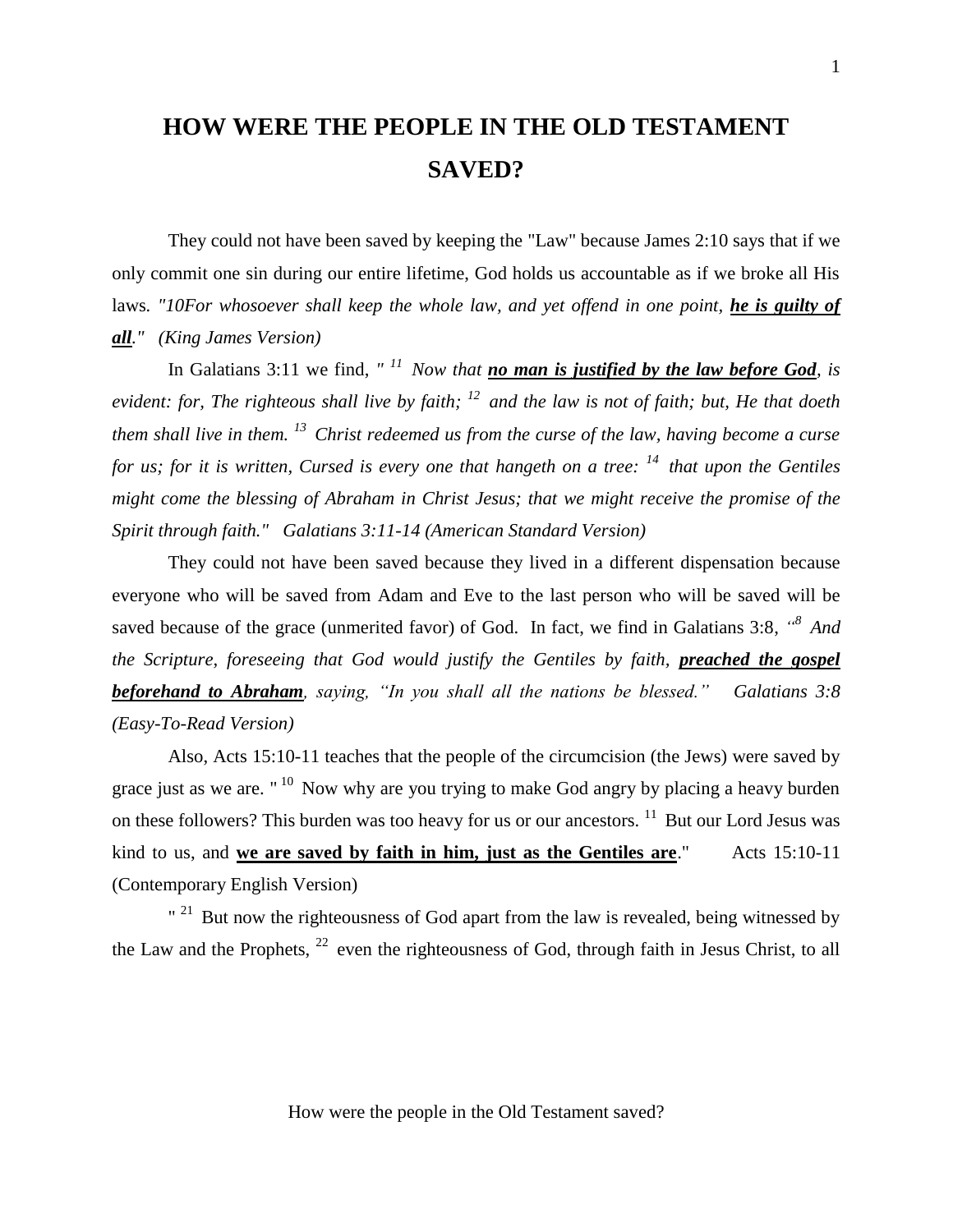and on all who believe. For there is no difference;  $23$  for all have sinned and fall short of the glory of God,  $^{24}$  being justified freely by His grace through the redemption that is in Christ Jesus,  $25$  whom God set forth as a propitiation by His blood, through faith, to demonstrate His righteousness, because in His forbearance God had passed over the sins that were previously committed,  $26$  to demonstrate at the present time His righteousness, that He might be just and the justifier of the one who has faith in Jesus.  $27$  Where is boasting then? It is excluded. By what law? Of works? No, but by the law of faith. **<sup>28</sup>Therefore we conclude that a man is justified**  by faith apart from the deeds of the law. <sup>29</sup> Or is He the God of the Jews only? Is He not also the God of the Gentiles? Yes, of the Gentiles also,  $30$  since **there is one God who will justify the circumcised by faith and the uncircumcised through faith.** <sup>31</sup> Do we then make void the law through faith? Certainly not! On the contrary, we establish the law." Romans 3:21-31 (New King James Version)

"<sup>1</sup> What then shall we say that Abraham, our forefather according to the flesh, discovered in this matter? <sup>2</sup> If, in fact, Abraham was justified by works, he had something to boast **about—but not before God.** <sup>3</sup> What does Scripture say? "Abraham believed God, and it was credited to him as righteousness."  $4$  Now to the one who works, wages are not credited as a gift but as an obligation.<sup>5</sup> However, **to the one who does not work but trusts God who justifies the ungodly, their faith is credited as righteousness.** <sup>6</sup> David says the same thing when he speaks of the blessedness of the one to whom God credits righteousness apart from works: <sup>7</sup> "Blessed are those whose transgressions are forgiven, whose sins are covered. <sup>8</sup> Blessed is the one whose sin the Lord will never count against them."  $9$  Is this blessedness only for the circumcised, or also for the uncircumcised? **We have been saying that Abraham's faith was credited to him as righteousness. <sup>10</sup>Under what circumstances was it credited? Was it after he was circumcised, or before? It was not after, but before! <sup>11</sup>And he received circumcision as a sign, a seal of the righteousness that he had by faith while he was still uncircumcised.** So then, he is the father of all who believe but have not been circumcised, in order that righteousness might be credited to them.  $12$  And he is then also the father of the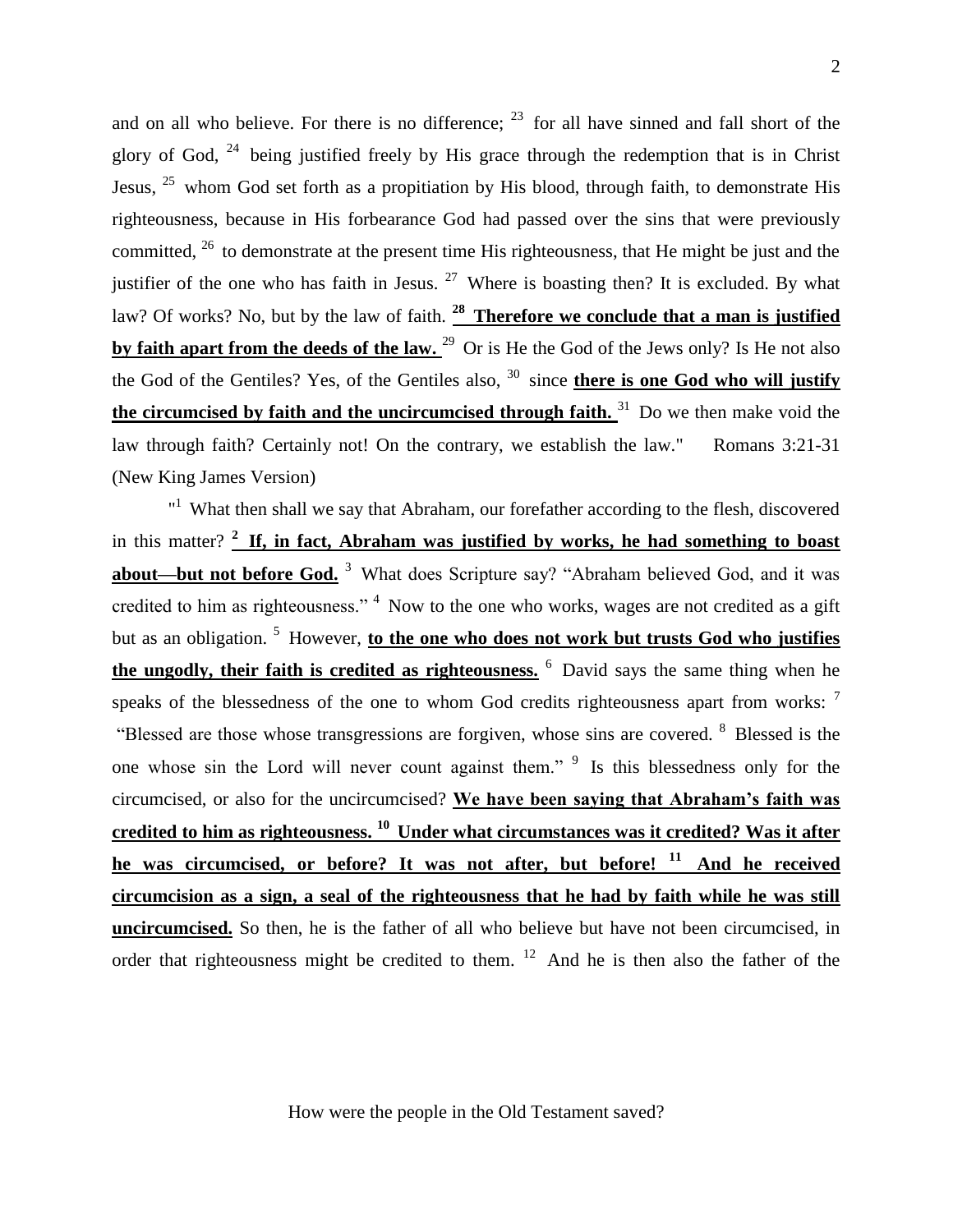circumcised who not only are circumcised but who also follow in the footsteps of the faith that our father Abraham had before he was circumcised.<sup>13</sup> It was not through the law that Abraham and his offspring received the promise that he would be heir of the world, but through the righteousness that comes by faith.  $14$  For if those who depend on the law are heirs, faith means nothing and the promise is worthless,  $15$  because the law brings wrath. And where there is no law there is no transgression. <sup>16</sup> Therefore, the promise comes by faith, so that it may be by grace and may be guaranteed to all Abraham's offspring—not only to those who are of the law but also to those who have the faith of Abraham. He is the father of us all.  $17$  As it is written: "I have made you a father of many nations." He is our father in the sight of God, in whom he believed the God who gives life to the dead and calls into being things that were not.  $18$  Against all hope, Abraham in hope believed and so became the father of many nations, just as it had been said to him, "So shall your offspring be."  $19$  Without weakening in his faith, he faced the fact that his body was as good as dead—since he was about a hundred years old—and that Sarah's womb was also dead. <sup>20</sup> Yet **he did not waver through unbelief** regarding the promise of God, **but was strengthened in his faith** and gave glory to God, **<sup>21</sup>being fully persuaded that God had power to do what he had promised.** <sup>22</sup> This is why "it was credited to him as righteousness."  $\frac{23}{2}$ **The words "it was credited to him" were written not for him alone, <sup>24</sup>but also for us, to whom God will credit righteousness—for us who believe in him who raised Jesus our Lord from the dead. <sup>25</sup>He was delivered over to death for our sins and was raised to life for our justification."** Romans 4:1-25 (New International Version)

 $1$  Standing then acquitted as the result of faith, let us enjoy peace with God through our Lord Jesus Christ, <sup>2</sup> through whom also, **as the result of faith**, we have obtained an introduction into that state of favour with God in which we stand, and we exult in hope of some day sharing in God's glory.<sup>3</sup> And not only so: we also exult in our sufferings, knowing as we do, that suffering produces fortitude;  $4$  fortitude, ripeness of character; and ripeness of character, hope;  $5$ and that this hope never disappoints, because God's love for us floods our hearts through the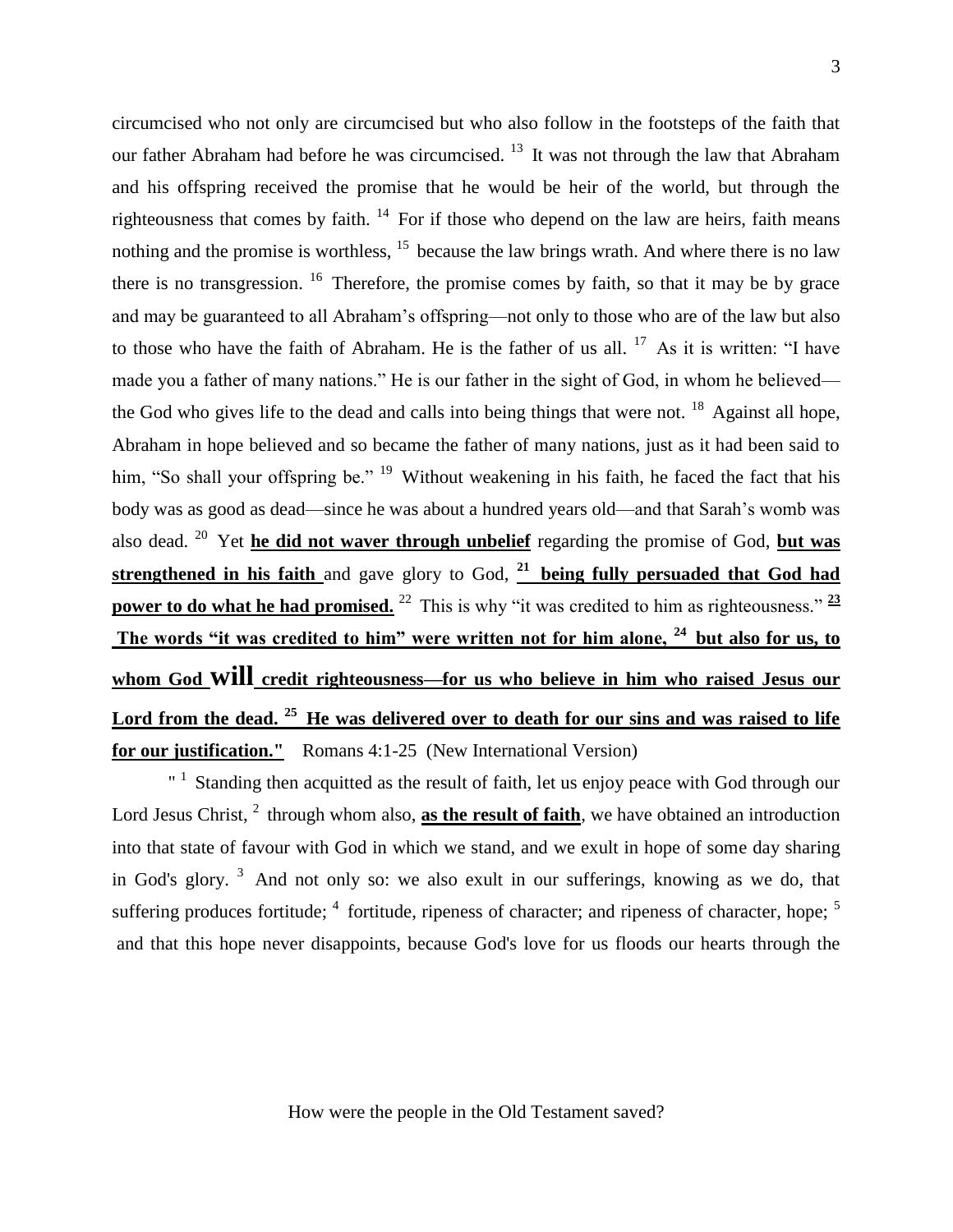4

Holy Spirit who has been given to us. <sup>6</sup> For already, while we were still helpless, Christ at the right moment died for the ungodly.<sup>7</sup> Why, it is scarcely conceivable that anyone would die for a simply just man, although for a good and lovable man perhaps someone, here and there, will have the courage even to lay down his life. <sup>8</sup> But God gives proof of His love to us in Christ's dying for us while we were still sinners.  $9$  If therefore we have now been pronounced free from guilt through His blood, much more shall we be delivered from God's anger through Him. <sup>10</sup> For if while we were hostile to God we were reconciled to Him through the death of His Son, it is still more certain that now that we are reconciled, we shall obtain salvation through Christ's life.  $11$  And not only so, but we also exult in God through our Lord Jesus Christ, through whom we have now obtained that reconciliation.  $12$  What follows? This comparison. Through one man sin entered into the world, and through sin, death, and so death passed to all mankind in turn, in that all sinned. <sup>13</sup> For prior to the Law sin was already in the world; only it is not entered in the account against us when no Law exists.<sup>14</sup> Yet **Death reigned as king from Adam to Moses** even over those who had not sinned, as Adam did, against Law. And in Adam we have a type of Him whose coming was still future. <sup>15</sup> But God's free gift immeasurably outweighs the transgression. For if through the transgression of the one individual the mass of mankind have died, infinitely greater is the generosity with which **God's grace**, and **the gift given in His grace which found expression in the one man Jesus Christ**, have been bestowed on the mass of mankind.  $16$  And it is not with the gift as it was with the results of one individual's sin; for the judgement which one individual provoked resulted in condemnation, whereas the free gift after a multitude of transgressions results in acquittal. <sup>17</sup> For if, through the transgression of the one individual, **Death made use of the one individual to seize the sovereignty**, **all the more shall those who receive God's overflowing grace and gift of righteousness reign as kings in Life through the one individual, Jesus Christ.** <sup>18</sup> It follows then that just as the result of a single transgression is a condemnation which extends to the whole race, so also the result of a single decree of righteousness is a life-giving acquittal which extends to the whole race.  $^{19}$  For as through the disobedience of the one individual the mass of mankind were constituted sinners, so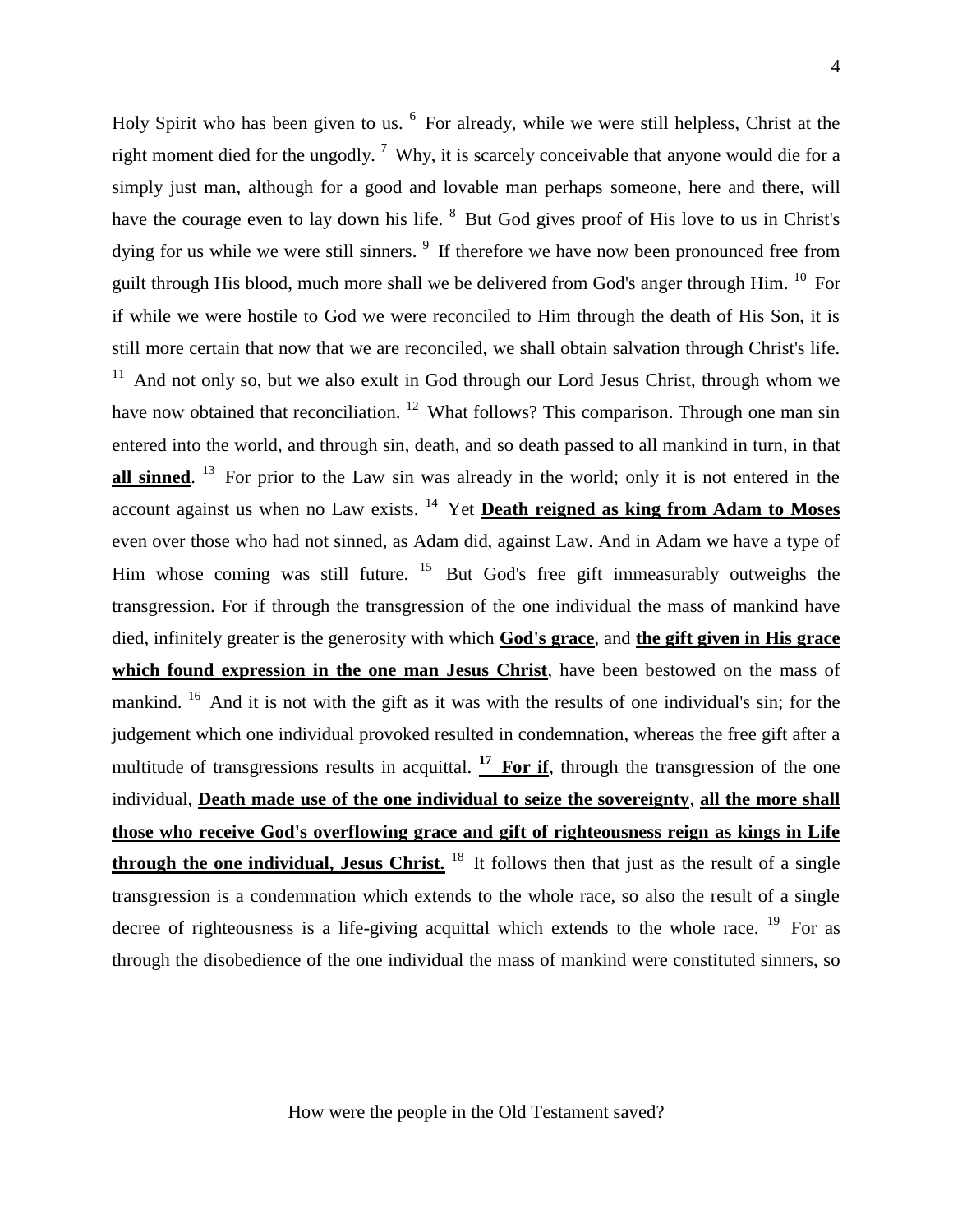also through the obedience of the One the mass of mankind will be constituted righteous.  $20$  Now Law was brought in later on, so that transgression might increase. But **where sin increased, grace has overflowed;** <sup>21</sup> in order that as sin has exercised kingly sway in inflicting death, so grace, too, may exercise kingly sway in bestowing a righteousness which results in the Life of the Ages through Jesus Christ our Lord." Romans 5:1-21 (Weymouth New Testament)

<sup>8</sup> And Noah found **grace** in the eyes of Jehovah." Genesis 6:8 (Youngs Literal Translation)

Hebrews 10:1-4 says that the blood of bulls and goats cannot take away sins. It will not pay our sin debt.  $"$ <sup>1</sup> For the law, having a shadow of the coming good things, not the image itself of the things, can never, by the same sacrifices which they offer continually yearly, perfect those who approach.  $2$  Since, would they not indeed have ceased being offered, on account of the worshippers once purged having no longer any conscience of sins?  $3$  But in these [there is] a calling to mind of sins yearly. **<sup>4</sup>For blood of bulls and goats [is] incapable of taking away sins.**" Hebrews 10:1-4 (Darby's Translation)

They did not "join a church" because there was no church to join.

They did not "get baptized" because there was no one to baptize them.

They were not saved by their good works because, in God's eyes, all their good works looked like filthy rags. "<sup>6</sup> We are all dirty with sin. Even our good works are not pure. They are like bloodstained rags. We are all like dead leaves. Our sins have carried us away like wind." Isaiah 64:6 (Easy-To-Read Version)

# **WHY DID GOD SHED THE BLOOD OF AN INNOCENT ANIMAL IN THE GARDEN OF EDEN?**

God had shed the blood of an innocent animal in the Garden of Eden in order to cover the nakedness of Adam and Eve (Genesis 3:21). *" <sup>20</sup>The man named his wife Eve, because she was*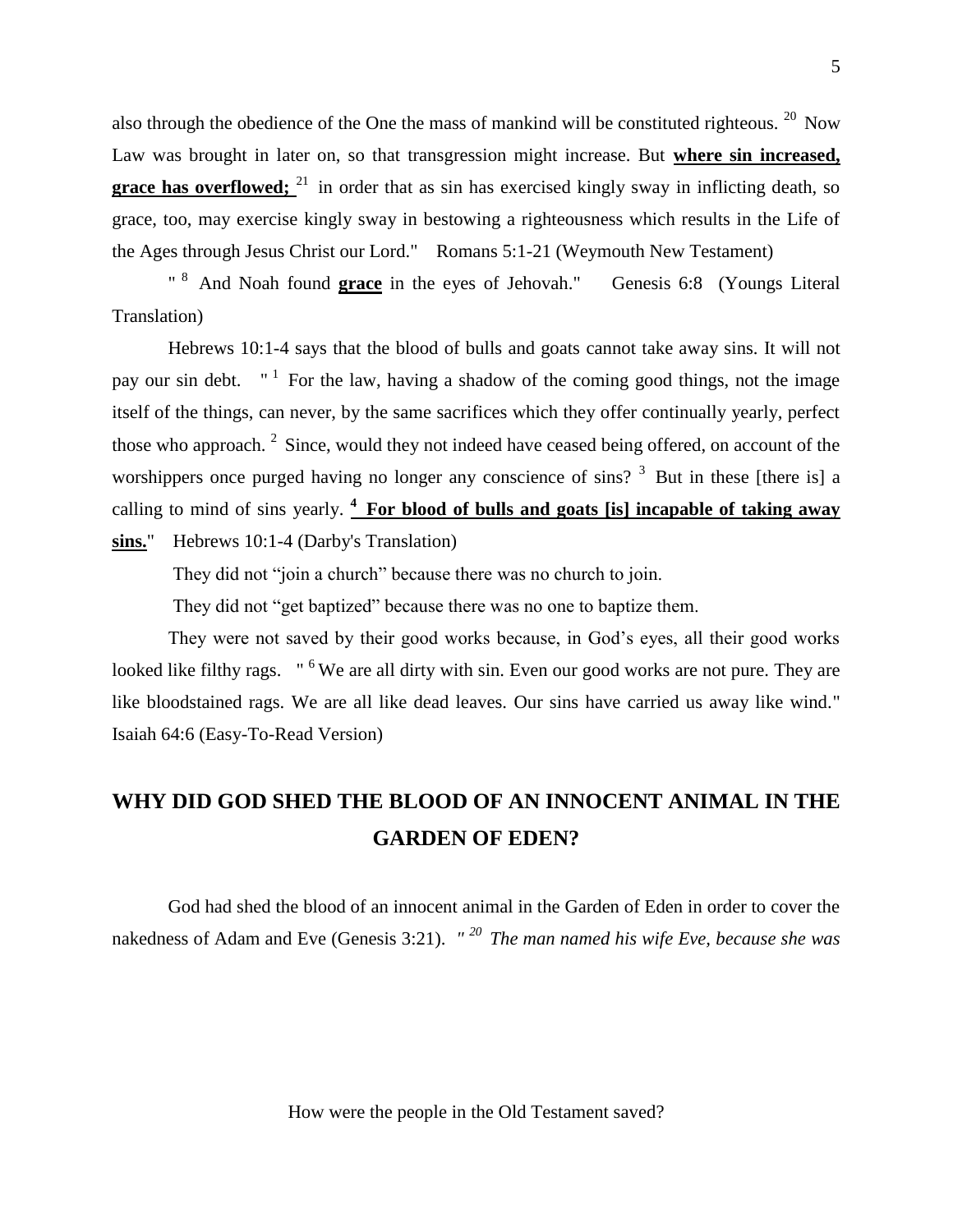*the mother of all living. <sup>21</sup>And the LORD God made garments of skins for the man and for his wife, and clothed them." Genesis 3:20-21 (New Revised Standard Version)*

Could Jehovah have clothed their nakedness without sacrificing an innocent animal? Of course He could. But God was giving them a reality picture of their need for the sacrifice that His Son, Jesus Christ, would give one day in the future. From that day forward, every Patriarch testified about the coming Messiah each time He offered a sacrifice to Jehovah. As the innocent animal was dying, the people of the Old Testament went to God in prayer and asked forgiveness of their sins. While looking forward in faith, they asked that the sacrifice the innocent Son of God would give one day, pay the sin debt they owed God. **Every sin has to be paid** by either the Messiah or by us. Each time the Patriarch was asked by his friends and family why he was sacrificing animals and birds, he was to explain the gospel to them. He was to tell them about the death of the coming Messiah and he was to invite them to repent of their own sins and accept the coming Messiah as their personal Savior. **It did not take them any more faith to believe that He would die then it takes for us to believe that He has died.** All are saved by faith in Christ because of the grace (the unmerited favor) of God. The age or dispensation of Grace will last from the time of Adam and Eve to the last person who will take advantage of God's glorious plan of salvation (before we go back into unmeasured time, that is to say, eternity).

## **JEHOVAH'S GRACE, WHEN HE OFFERED SALVATION TO EVERY SINNER, DOES NOT EXCUSE US FROM KEEPING HIS MORAL LAWS.**

Each of us is accountable for keeping His moral laws. We will, in this life (if we have accepted Christ as our Savior) or through eternity (if we have not accepted Christ as our Savior) be punished for every unforgiven sin that we commit. We find that *Hebrews 12:5-11* and *Revelation 3:19* (just to name two passages) teach that those who have been adopted into the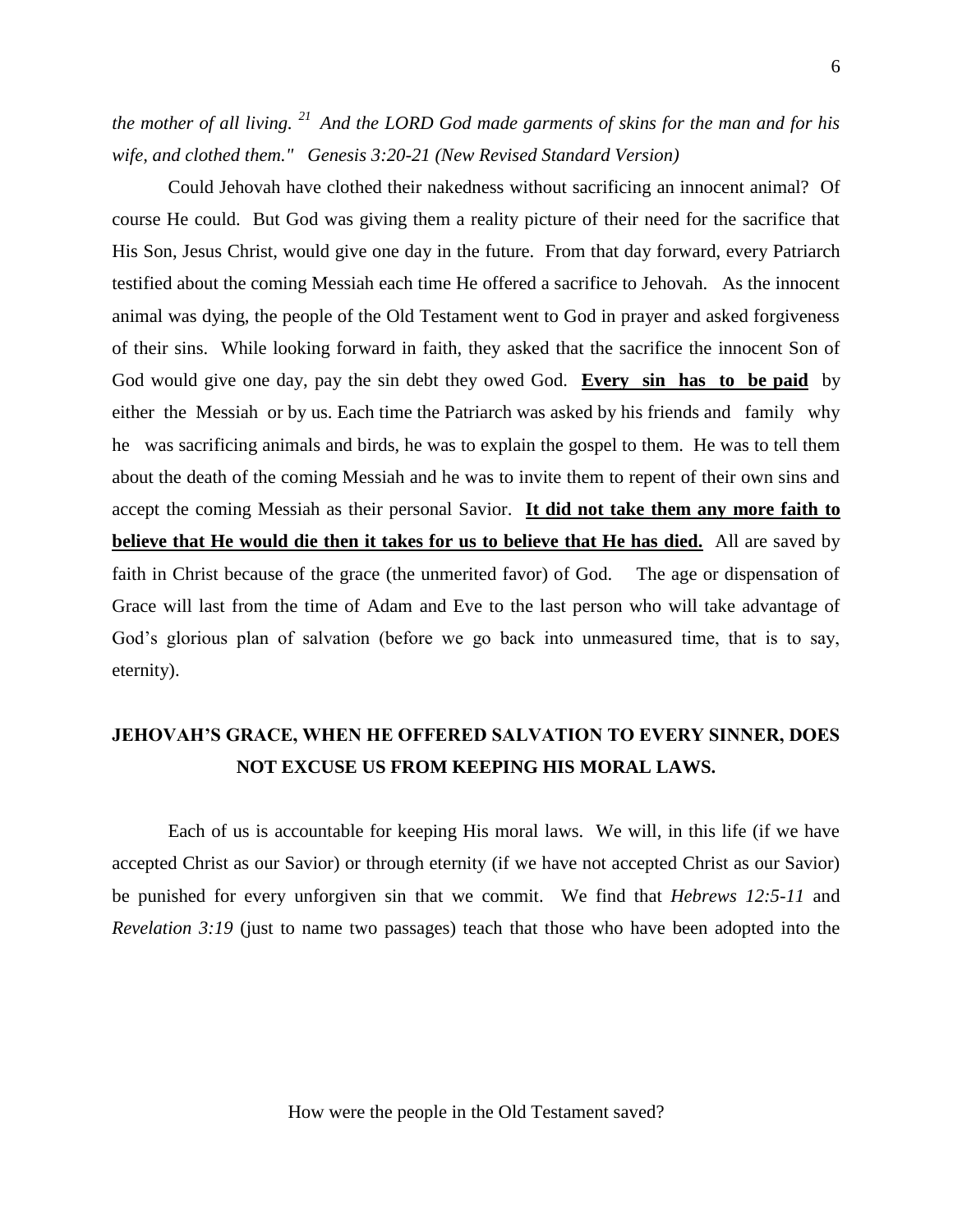Family of God through God's salvation are chastised here on this earth for unrepented and unforgiven sins.

*" <sup>5</sup>And have you forgotten the exhortation that addresses you as sons? "My son, do not regard lightly the discipline of the Lord, nor be weary when reproved by him. <sup>6</sup>For the Lord disciplines the one he loves, and chastises every son whom he receives." <sup>7</sup>It is for discipline that you have to endure. God is treating you as sons. For what son is there whom his father does not discipline? <sup>8</sup>If you are left without discipline, in which all have participated, then you are illegitimate children and not sons. <sup>9</sup>Besides this, we have had earthly fathers who disciplined us and we respected them. Shall we not much more be subject to the Father of spirits and live? <sup>10</sup> For they disciplined us for a short time as it seemed best to them, but he disciplines us for our good, that we may share his holiness. <sup>11</sup>For the moment all discipline seems painful rather than pleasant, but later it yields the peaceful fruit of righteousness to those who have been trained by it." Hebrews 12:5-11 (English Standard Version)*

*" <sup>19</sup>As many as I love, I rebuke and discipline. So be committed and repent." Revelation 3:19 (Holman Christian Standard Bible)*

On the other hand, *Romans 6:23* and *Revelation 20:11-15* (just to name two passages) teach that those who **have not** been adopted into the Family of God through God's salvation and consequently have not had their names written in the Lambs Book of Life, will be chastened for eternity for each sin they commit during their lifetime.

*" <sup>23</sup>For the wages of sin is death, but the free gift of God is eternal life in union with Christ Jesus our Lord." Romans 6:23 (International Standard Version)*

*" <sup>11</sup>Next I saw a large white throne and the one who was sitting on it. The earth and the sky fled from his presence and there was no place for them. <sup>12</sup>I saw the dead, the great and the lowly, standing before the throne, and scrolls were opened. Then another scroll was opened, the Book of Life. The dead were judged according to their deeds, by what was written in the scrolls. <sup>13</sup>The sea gave up its dead; then Death and Hades gave up their dead. All the dead were judged according to their deeds. <sup>14</sup>Then Death and Hades were thrown into the pool of fire. (This pool*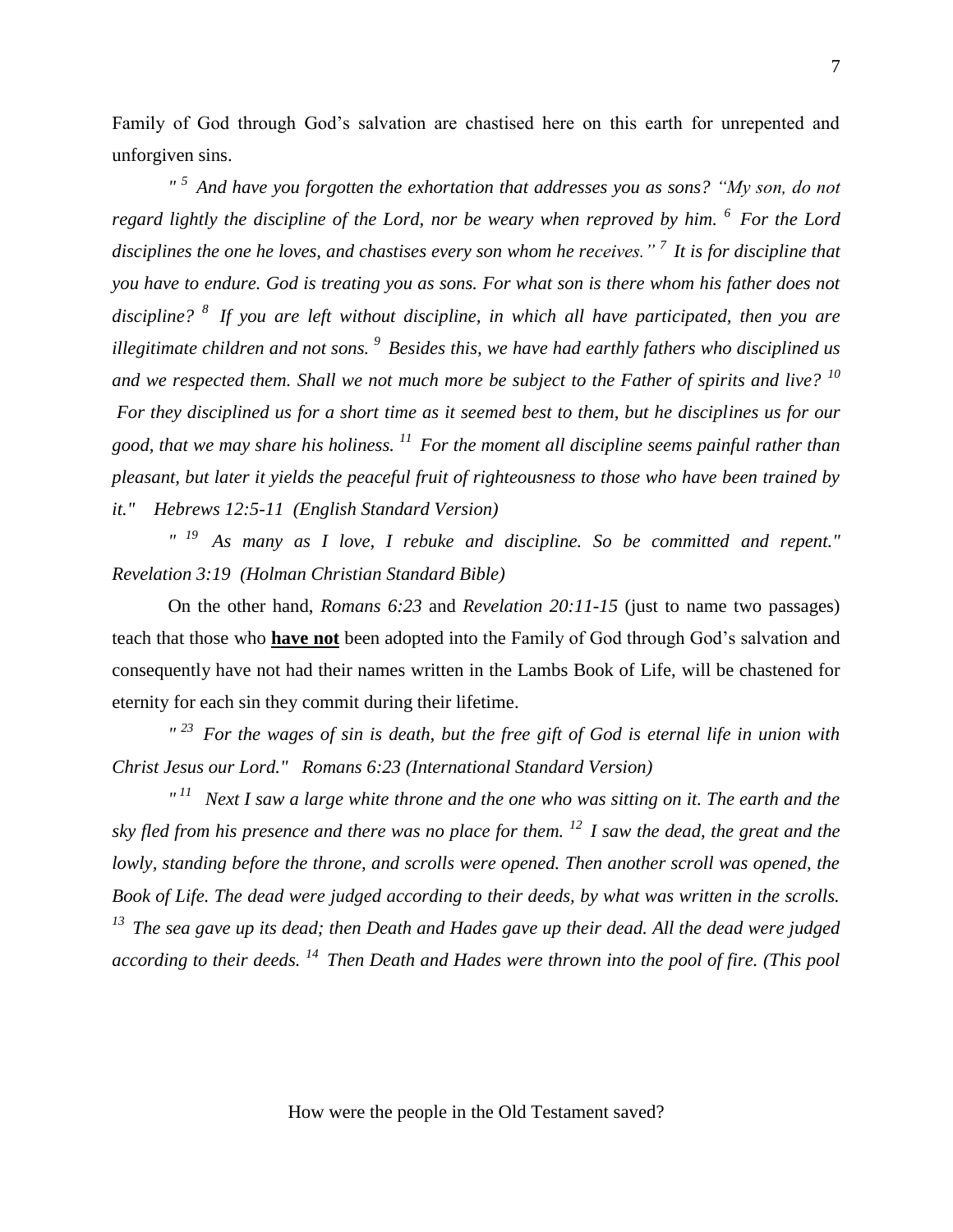*of fire is the second death.) <sup>15</sup>Anyone whose name was not found written in the Book of Life was thrown into the pool of fire." Revelation 20:11-15 (New American Bible-United States Conference of Catholic Bishops)* 

I would suggest to those who want to "miss it for the world" that they commit as few sins as possible because each sin will make the torments in Gehenna (The Lake of Fire) that much greater. *"5but I will show to you, whom ye may fear; Fear him who, after the killing, is having authority to cast to the Gehenna; yes, I say to you, Fear ye Him." Luke 12:5 (Young's Literal Translation of the Bible)* 

*"10And the devil that deceived them was cast into the lake of fire and brimstone, where the beast and the false prophet are, and shall be tormented day and night for ever and ever. 11And I saw a great white throne, and him that sat on it, from whose face the earth and the heaven fled away; and there was found no place for them. 12And I saw the dead, small and great, stand before God; and the books were opened: and another book was opened, which is the*  book of life: and the dead were judged out of those things which were written in the books, *according to their works. 13And the sea gave up the dead which were in it; and death (the grave) and hell (Hades-the place of the spiritual bodies of the departed dead) delivered up the dead which were in them: and they were judged every man according to their works. 14And death and hell were cast into the lake of fire. This is the second death. 15And whosoever was not found written in the book of life was cast into the lake of fire." Revelation 20:10-15 (King James Version)* 

My observation of this world is that each of us must make three major decisions in our lifetime. (1) What will I live my life on this earth in? What will be my occupation? (2) Who will I spend my life on this earth with? Will I marry and if so, who will I marry? (3) Who will I live my life for? Will I live it in service to Jehovah in one of His scriptural churches after seeking salvation or will I grab all the gusto I can from this life and pay the price through eternity?